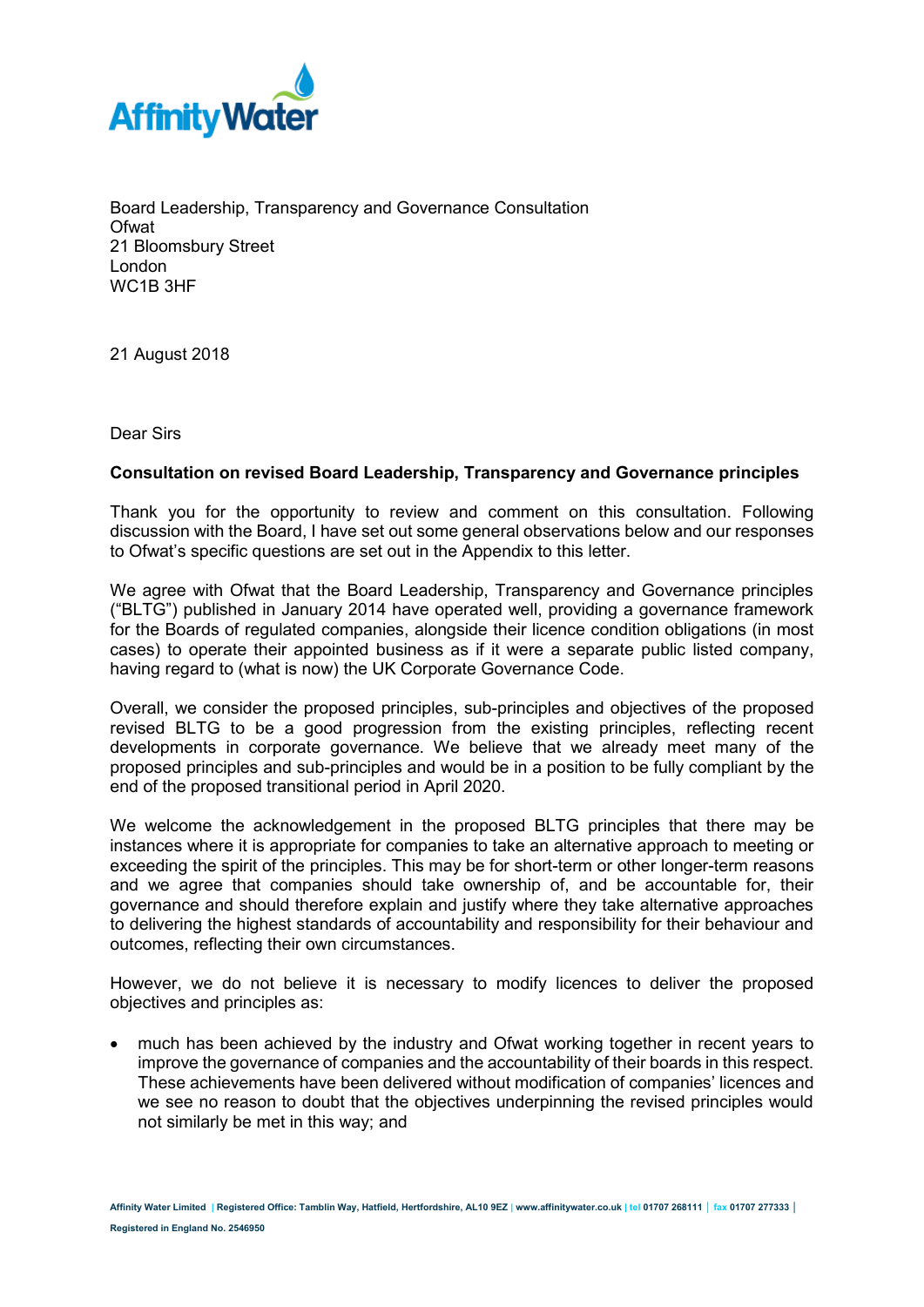

• in addition, the Company Monitoring Framework already gives Ofwat the opportunity to intervene where companies fall short in meeting the BLTG principles, and creates incentives for companies to improve, where appropriate.

We note that Ofwat's 2017 assessment of Affinity Water under the Company Monitoring Framework is that Affinity Water meets Ofwat's expectations with respect to BLTG.

In light of the above, we consider a licence modification to be unnecessary.

Nevertheless, we re-iterate our support for the proposed principles and our intention to meet them fully by April 2020.

Yours faithfully

**Chairman**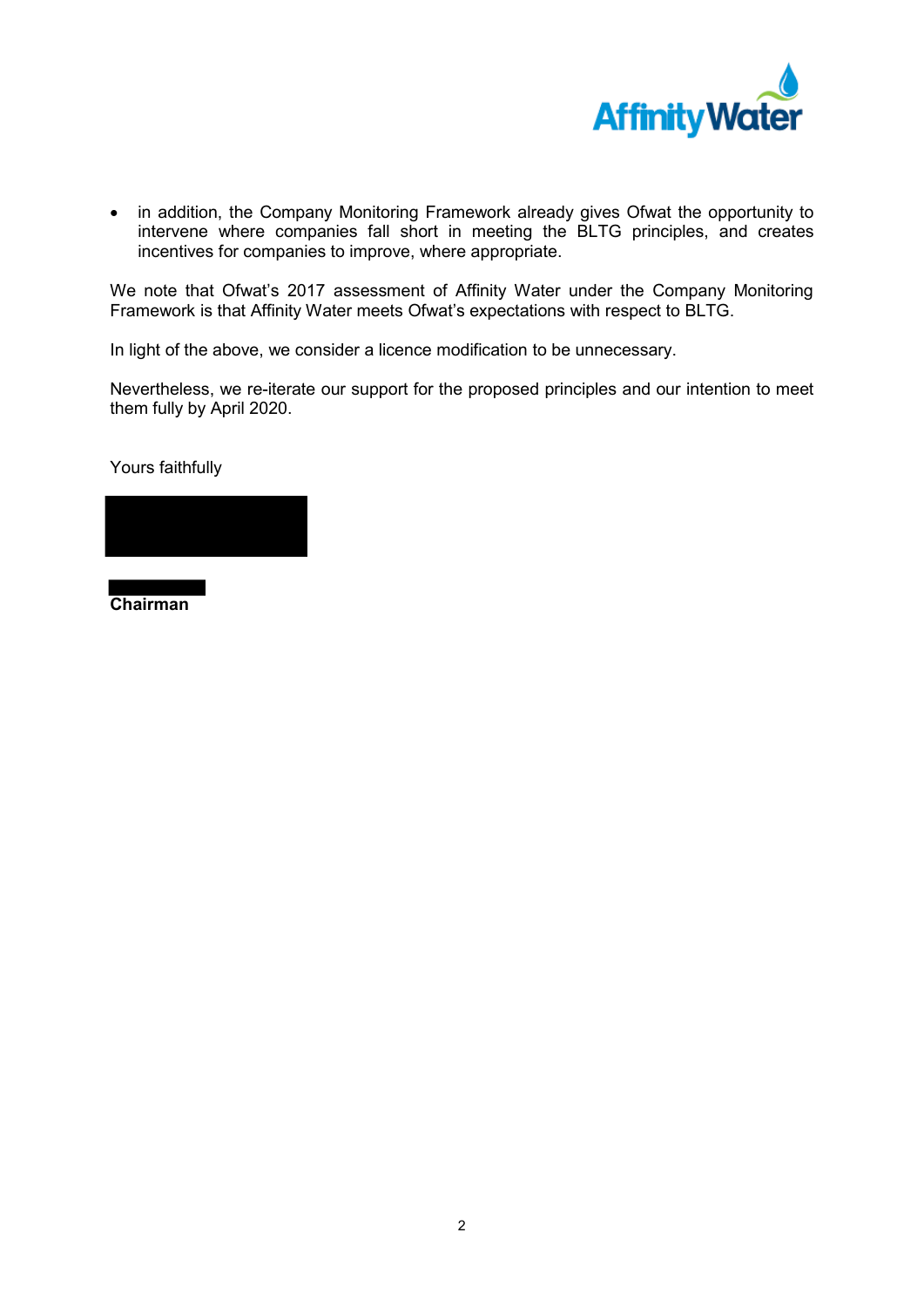

## **APPENDIX TO AFFINITY WATER'S CONSULTATION REPSONSE**

## **Board Leadership, Transparency and Governance principles**

| <b>Consultation Questions</b> |                                                                                                                                                                                                                                                                    | <b>Affinity Water Response</b>                                                                                                                                                                                  |
|-------------------------------|--------------------------------------------------------------------------------------------------------------------------------------------------------------------------------------------------------------------------------------------------------------------|-----------------------------------------------------------------------------------------------------------------------------------------------------------------------------------------------------------------|
| Q <sub>1</sub>                | Do you agree with the objectives for the<br>principles we have set out (in Table 1 of this<br>chapter)?                                                                                                                                                            | Yes.<br>In respect of principle 3, it should be noted<br>there may be matters that as a matter of<br>require<br>shareholder<br>company<br>law<br>approval.                                                      |
| Q2                            | Do you agree with the aim of setting principles<br>that enable autonomy and flexibility for<br>companies to deliver the highest standards of<br>accountability and responsibility for their<br>behaviour and outcomes, reflecting their own<br>circumstances?      | Yes                                                                                                                                                                                                             |
| Q <sub>3</sub>                | Do you agree that if companies are unable<br>(exceptionally)<br>comply with<br>specific<br>to<br>principles, they should explain very clearly how<br>their approach meets the spirit of the principles?                                                            | Yes                                                                                                                                                                                                             |
| Q4                            | Do you agree with our proposed principle for<br>purpose, values and culture?                                                                                                                                                                                       | Yes                                                                                                                                                                                                             |
| Q <sub>5</sub>                | Do you agree with our proposed<br>board<br>leadership and transparency principle?                                                                                                                                                                                  | Yes                                                                                                                                                                                                             |
| Q <sub>6</sub>                | Do you agree with our proposed principle for the<br>stand-alone regulated company?                                                                                                                                                                                 | Yes                                                                                                                                                                                                             |
| Q7                            | agree with our proposed<br>Do you<br>board<br>effectiveness principle?                                                                                                                                                                                             | The terms "independent directors" and<br>"independent members" used in sub-<br>principles (v) and (vi) should be amended<br>to make clear that an independent chair<br>falls within the meaning of these terms. |
| Q8                            | Do you think that the requirement for an<br>independent chair should be a stand-alone<br>licence obligation or should we allow some<br>flexibility? If the latter, what mitigations would be<br>appropriate where a company does not have an<br>independent chair? | No, we do not believe a licence obligation<br>is necessary.                                                                                                                                                     |